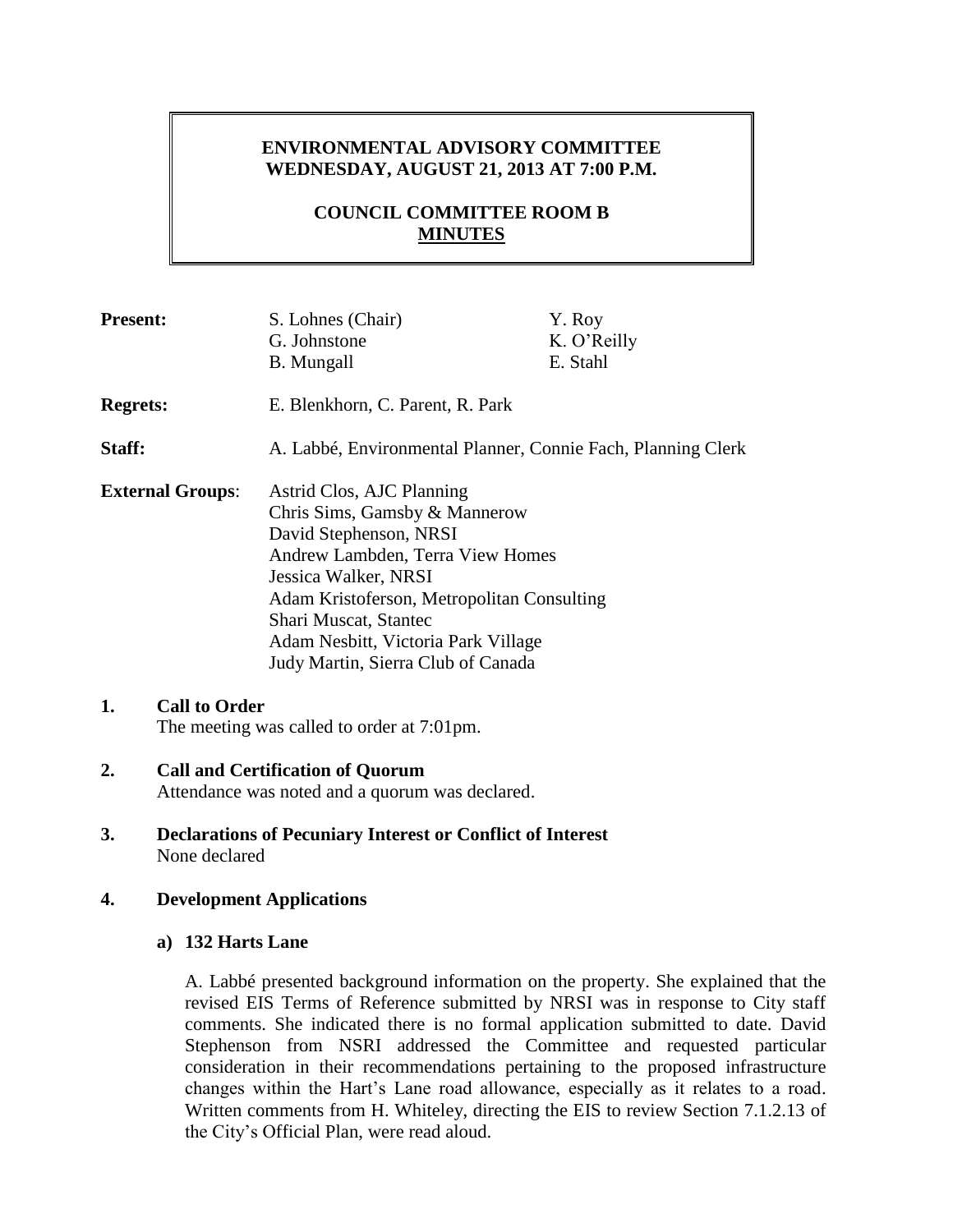Moved by B. Mungall and seconded by K. O'Reilly,

"That the Environmental Advisory Committee conditionally support the proposed Terms of Reference for an Environmental Impact Study to support a proposed development at 132 Hart's Lane prepared by Natural Resource Solutions Inc., with the following conditions:

That the EIS include:

- Under Proposed Undertaking, alternatives which assess options (more than 2) for municipal road types within the existing disturbed footprint of Hart's Lane.
- Consideration for significant habitat of threatened and endangered species as it relates to the Provincial Policy Statement, current OP and OPA 42 as well as the how the Endangered Species Act may apply with respect to any identified endangered and/or threatened species and their habitat. Any direction/advice from MNR is to be conveyed in the EIS.
- An assessment of existing Monarch Butterfly habitat, as appropriate.
- Inclusion of an analysis with respect to the proposed park location and public trail system.
- Include in Background Review:
	- 1) Grand River Source Protection Assessment Report & Proposed Policies
	- 2) Hanlon Creek Sub-Watershed
- Ensure that the Hydrogeologic Study looks at wetland water balance as well as infiltration rates for the area."

**Motion Carried** -Unanimous-

## **b) 1159 Victoria Road South**

A. Labbé presented background information on the proposed mixed residential development which is currently under appeal to the Ontario Municipal Board. A. Labbé explained that the City is working with the developer to reach a solution.

B. Mungall questioned whether any stormwater should be conveyed to Pond A at all and asked to see the former motion relative to Pond "A" which Adele provided.

S. Muscat outlined the challenges to stormwater management present at this site from the beginning and advised that she would continue to work on the design with the team. She indicated that based on their assessment, quantity control during larger storm events could be conveyed to Pond A without impacting the ecological functions of turtle overwintering. She also noted the staff recommended 10 m zoning setback to protect the woodlot to the south of the site, requesting that this be decreased to 5m. The area currently includes a driveway which will be ultimately removed.

The Committee asked for clarification with respect to the proposed stormwater design which utilizes an existing Pond A for some control. There was confusion because the discussion presented slightly different information than the EIS report.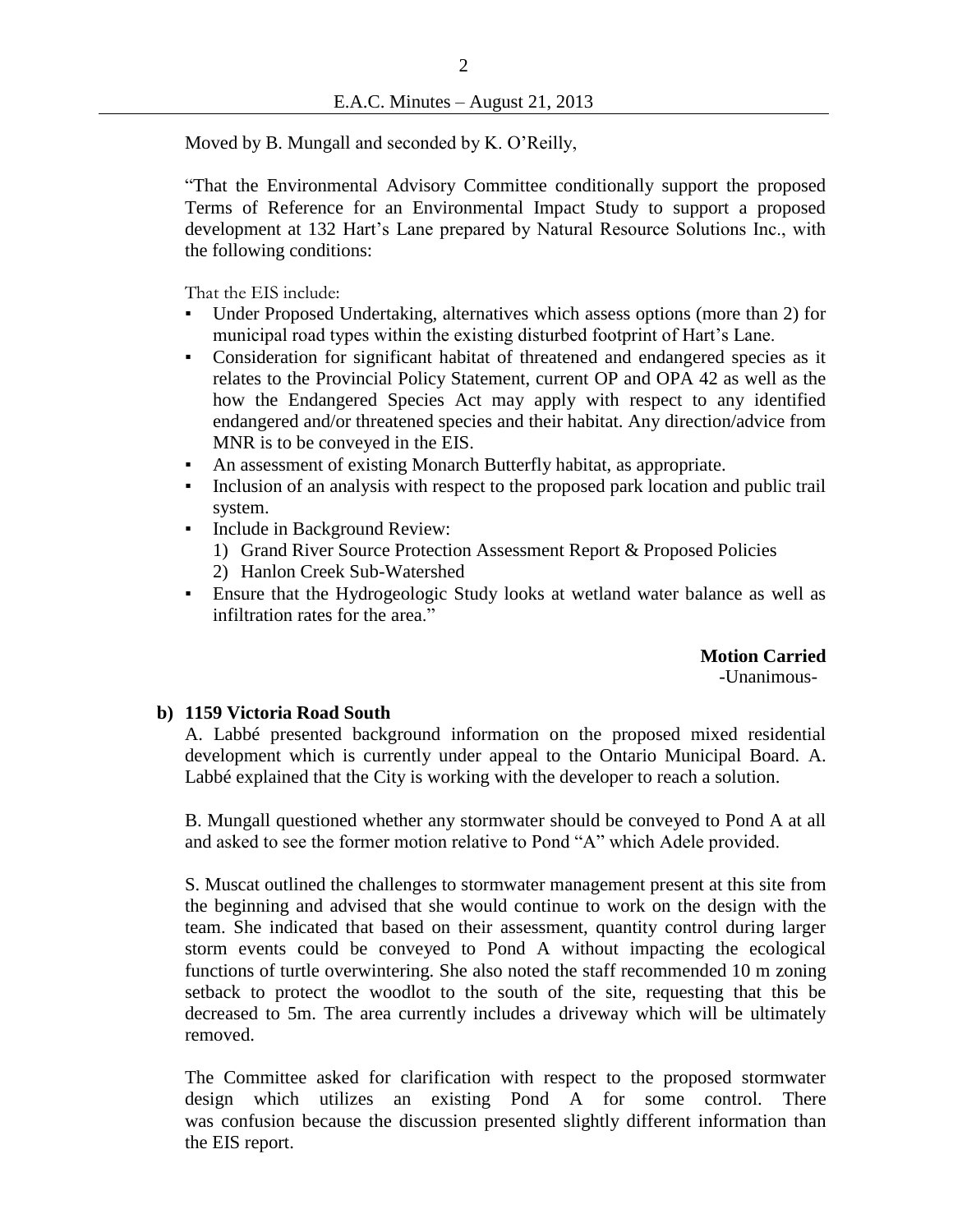A. Kristoferson responded to the stormwater issues and attempted to clarify the 10 year storm vs. 25-year storm design capabilities. He indicated that the EIS Addendum report did not accurately represent the stormwater management proposal. He indicated that with the 25-yr scenario storm events closer to the 10 year event would be conveyed to Pond A.

Staff were not aware of this discrepancy at the time of writing the EAC report.

The Committee discussed the recommended zoning setback to protect the woodland to the south. The developer indicated that 25 lots would be lost with a 10 m zoning setback. The Committee discussed how potential impacts such as encroachment could be addressed in the EIR.

H. Whiteley's written comments relating to the elongation of lots 43 and 44 were read aloud.

Moved by E. Stahl and seconded by G. Johnstone,

"That the Environmental Advisory Committee support the Environmental Impact Study Addendum prepared by Stantec Consulting Ltd. for 1159 Victoria Road subject to the following:

That the EIS Addendum be revised to:

- Include SWM plan which conveys the 25-year storm event to Pond A as opposed to the 10-year storm event in effort to minimize impacts to the ecological functions of Pond A.
- Include a minimum 20m buffer adjacent to the West Course Tributary where it interfaces with Block 130 to appropriately protect the feature for the longterm and place this buffer in Open Space zoning.
- Include a 10m zoning setback in Block 133 and a 5m zoning setback to Block 131 from the southern property line to preclude structures. THAT the EIR terms of reference also include the additional items:
- A baseline monitoring program which asses the ecological functions of Pond A, including but not limited to use by snapping turtles. The program is also to include water levels and water quality parameters such as temperature (TSS), dissolved oxygen, phosphorus and nitrates. This information is to be used to inform mitigation measures in the EIR as well as to inform post-development monitoring efforts.
- A Natural Channel Design, Adaptive Management and Monitoring Plan including detailed design Drawings, undertaken by a qualified Geomorphologist, following the guidance of the Ministry of Natural Resource's guidance document *Natural Channel Systems: Adaptive Management of Stream Corridors in Ontario* and include a construction staging plan including timelines.
- $\blacksquare$  A recent and detailed Tree Inventory & Conservation Plan which seeks to preserve as many large trees as feasible as well as a Compensation Plan for those tees being lost.